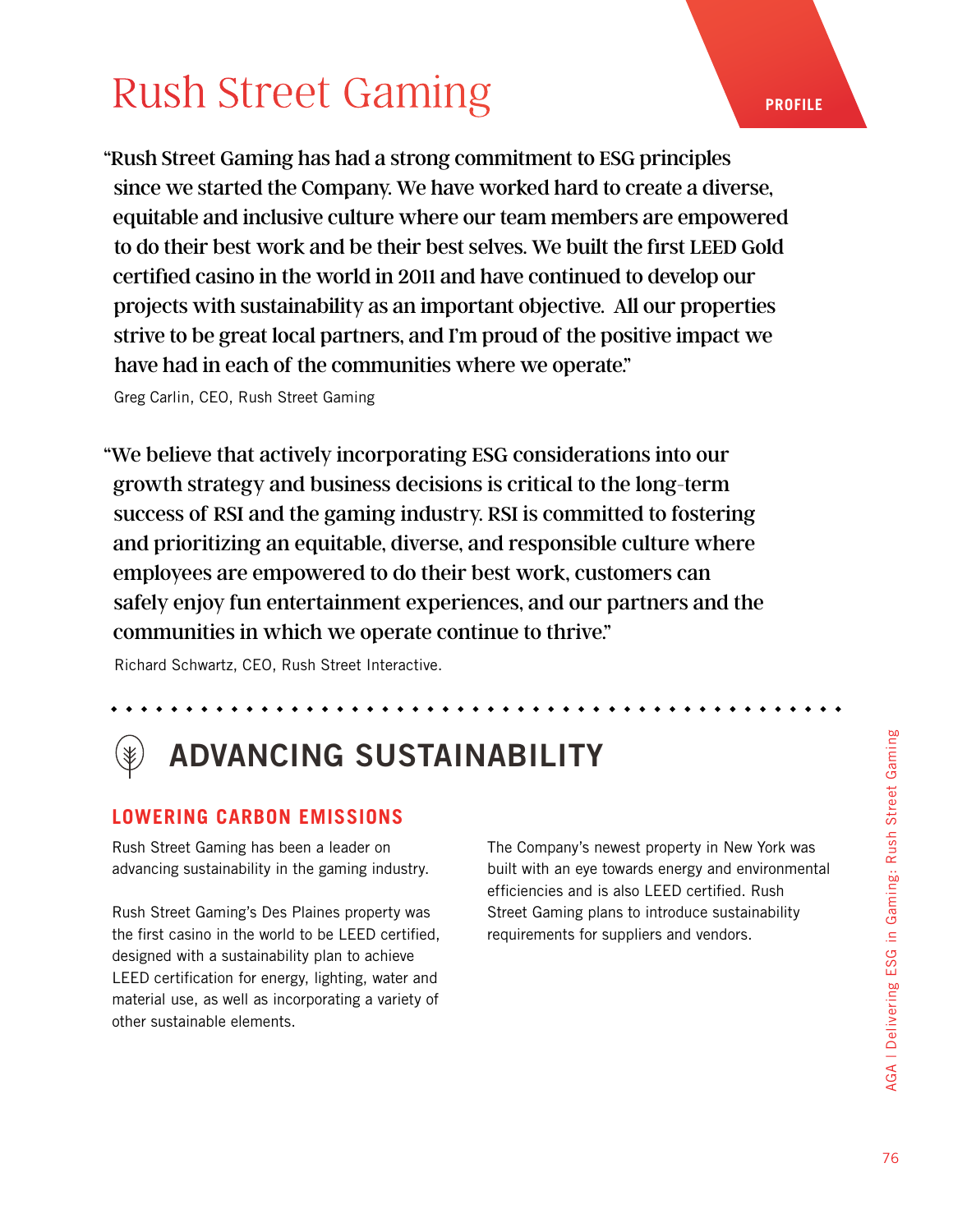## [Rush Street Gaming](https://rushstreetgaming.com/our-culture/)

### STRENGTHENING DIVERSITY, EQUITY & INCLUSION

#### **STRENGTHENING EMPLOYEE DEI**

The Rush Street companies are committed to ensuring their workplace culture and supply chain reflect equitable practices with a top-down approach, offering a respectful and supportive workplace to attract and retain a diverse workforce representing the companies' customers and communities. To recruit and retain a diverse workforce that is best in class, we build and sustain relationships with community outreach partners, practice culturally appropriate interviewing skills and brand Rush Street as a diverse employer of choice. Employee training on DEI is also a key feature of our efforts.

#### **ENGAGING DIVERSE SUPPLIERS & VENDORS**

Beyond this, the companies are committed to supplier diversity and are developing metrics to show their commitment to DEI. Rush Street strives for increases in minority and/or women-owned business enterprise (MWBE) vendors while also making strong efforts to use local vendors.

### INVESTING IN COMMUNITIES

#### **DELIVERING IN TIMES OF CRISIS**

With the onset of COVID-19, Rush Street Gaming created strategies to keep communities safe. The Company offered multiple vaccination clinics and partnered with charities to provide food for thousands of families during the pandemic. The Company continues to expand and adjust initiatives based on community needs and work diligently toward making these communities more inclusive and better places to live, work, and raise a family.

#### **EXPANDING EDUCATION & CAREER OPPORTUNITIES**

The Rush Street companies have a particular focus on partnering with agencies and organizations that work alongside underrepresented young people to promote workforce and education programs,

including career development and academic support services and accredited training in green construction, weatherization and healthcare, among others. These organizations educate and empower young people to recognize their social impact and exercise transformative influence in their communities.

#### **ADDRESSING CRITICAL COMMUNITY NEEDS**

Investing in the vitality of the communities in which Rush Street operates, including flagship locations in Chicago, New Jersey, Colombia and Estonia, uplifts and encourages positive transformative change for businesses, nonprofits and individuals and families. Since beginning its philanthropic work, Rush Street Gaming has seen nonprofits expand services and outreach and build more affordable and safe housing, as well as an increase in employment opportunities.